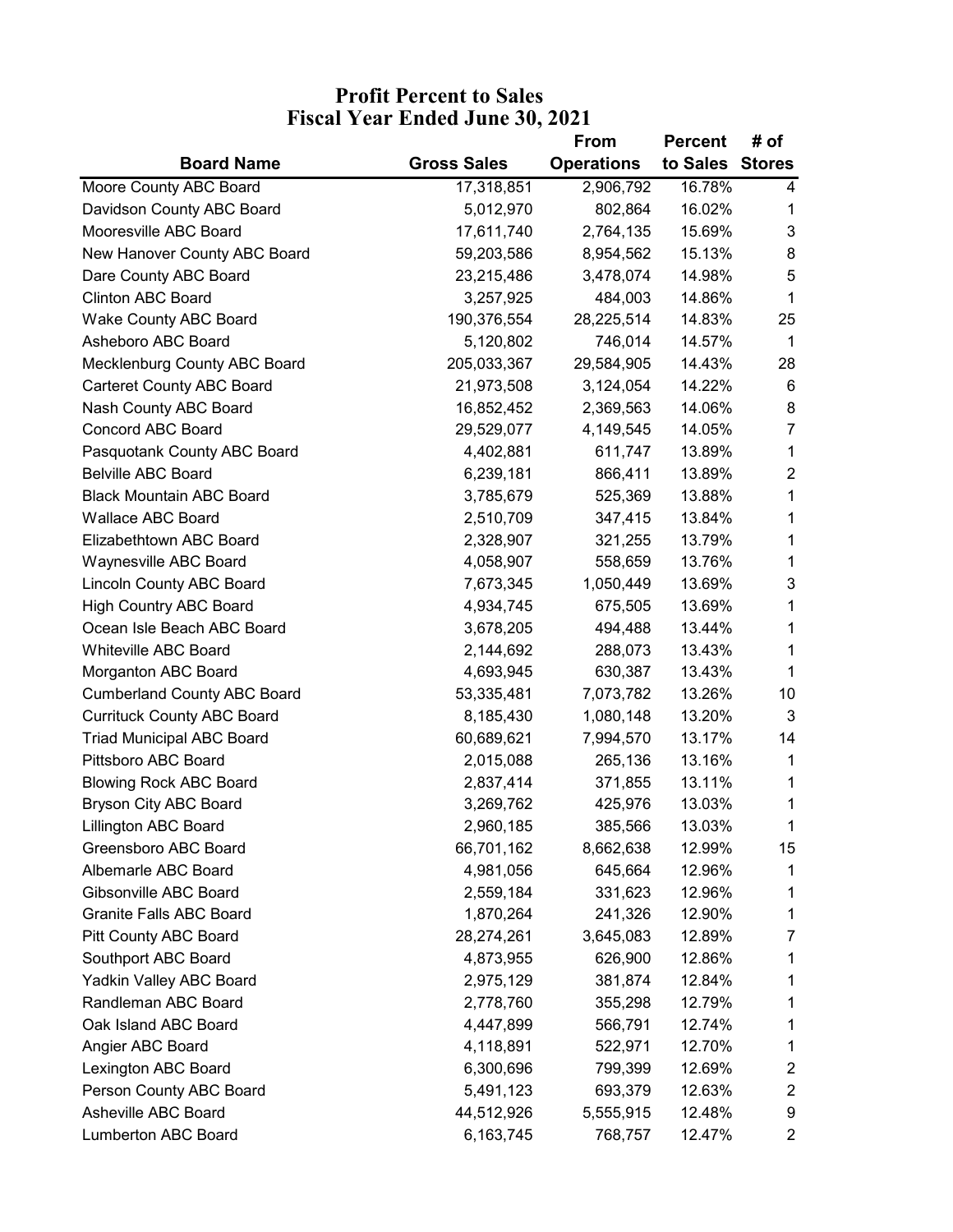## **Profit Percent to Sales Fiscal Year Ended June 30, 2021**

|                                   |                    | From              | Percent         | # of                    |
|-----------------------------------|--------------------|-------------------|-----------------|-------------------------|
| <b>Board Name</b>                 | <b>Gross Sales</b> | <b>Operations</b> | to Sales Stores |                         |
| <b>Hoke County ABC Board</b>      | 4,529,755          | 563,437           | 12.44%          | $\overline{2}$          |
| Boone ABC Board                   | 7,892,482          | 980,727           | 12.43%          | 1                       |
| Lake Waccamaw ABC Board           | 784,847            | 97,463            | 12.42%          | 1                       |
| Pilot Mountain ABC Board          | 2,090,840          | 259,641           | 12.42%          | 1                       |
| Thomasville ABC Board             | 5,468,681          | 662,488           | 12.11%          | 1                       |
| Lenoir City ABC Board             | 4,895,459          | 592,681           | 12.11%          | $\overline{2}$          |
| <b>Highlands ABC Board</b>        | 3,069,500          | 370,683           | 12.08%          | 1                       |
| Mount Holly ABC Board             | 3,027,252          | 360,068           | 11.89%          | 1                       |
| Lenoir County ABC Board           | 6,271,110          | 740,979           | 11.82%          | 3                       |
| Catawba County ABC Board          | 27,647,868         | 3,263,158         | 11.80%          | 12                      |
| Waxhaw ABC Board                  | 5,114,070          | 602,829           | 11.79%          | 1                       |
| Indian Trail ABC Board            | 6,349,592          | 746,672           | 11.76%          | 1                       |
| Alamance Municipal ABC Board      | 20,792,323         | 2,440,063         | 11.74%          | 5                       |
| <b>High Point ABC Board</b>       | 26,432,020         | 3,100,011         | 11.73%          | $\overline{7}$          |
| Liberty ABC Board                 | 1,388,766          | 162,830           | 11.72%          | 1                       |
| <b>Walnut Cove ABC Board</b>      | 1,663,246          | 194,569           | 11.70%          | 1                       |
| <b>Tabor City ABC Board</b>       | 1,214,468          | 141,317           | 11.64%          | 1                       |
| Roseboro ABC Board                | 1,404,660          | 162,669           | 11.58%          | 1                       |
| Calabash ABC Board                | 2,556,941          | 294,002           | 11.50%          | 1                       |
| Gastonia ABC Board                | 16,089,457         | 1,844,605         | 11.46%          | 5                       |
| Durham County ABC Board           | 49,234,979         | 5,643,407         | 11.46%          | 8                       |
| Sparta ABC Board                  | 1,218,292          | 138,838           | 11.40%          | 1                       |
| <b>Brunswick County ABC Board</b> | 4,873,663          | 554,782           | 11.38%          | $\overline{c}$          |
| Wayne County ABC Board            | 14,446,320         | 1,619,968         | 11.21%          | 5                       |
| Mount Airy ABC Board              | 3,531,113          | 395,222           | 11.19%          | 1                       |
| <b>Craven County ABC Board</b>    | 14,704,776         | 1,638,580         | 11.14%          | 5                       |
| Clay County ABC Board             | 3,631,906          | 404,188           | 11.13%          | 1                       |
| Shallotte ABC Board               | 2,918,552          | 323,568           | 11.09%          | 1                       |
| Louisburg ABC Board               | 2,500,293          | 276,103           | 11.04%          | 1                       |
| Siler City ABC Board              | 2,253,731          | 247,805           | 11.00%          | 1                       |
| Monroe ABC Board                  | 6,066,644          | 661,986           | 10.91%          | 1                       |
| Valdese ABC Board                 | 1,658,238          | 179,818           | 10.84%          | 1                       |
| <b>Burnsville ABC Board</b>       | 1,965,428          | 212,939           | 10.83%          | 1                       |
| Kings Mountain ABC Board          | 2,377,239          | 254,923           | 10.72%          | 1                       |
| Wingate ABC Board                 | 2,004,106          | 212,158           | 10.59%          | 1                       |
| Murphy ABC Board                  | 4,826,398          | 509,498           | 10.56%          | 1                       |
| <b>Statesville ABC Board</b>      | 8,515,671          | 898,744           | 10.55%          | $\overline{\mathbf{c}}$ |
| <b>Granville County ABC Board</b> | 6,042,790          | 636,890           | 10.54%          | $\overline{\mathbf{c}}$ |
| Marion ABC Board                  | 4,148,405          | 437,193           | 10.54%          | $\overline{\mathbf{c}}$ |
| <b>Camden County ABC Board</b>    | 2,567,589          | 267,650           | 10.42%          | $\overline{\mathbf{c}}$ |
| Rockingham ABC Board              | 3,530,841          | 366,648           | 10.38%          | 2                       |
| Madison ABC Board                 | 2,359,074          | 242,224           | 10.27%          | 1                       |
| Locust ABC Board                  | 3,389,486          | 347,799           | 10.26%          | 1                       |
| Pender County ABC Board           | 10,631,467         | 1,089,451         | 10.25%          | 4                       |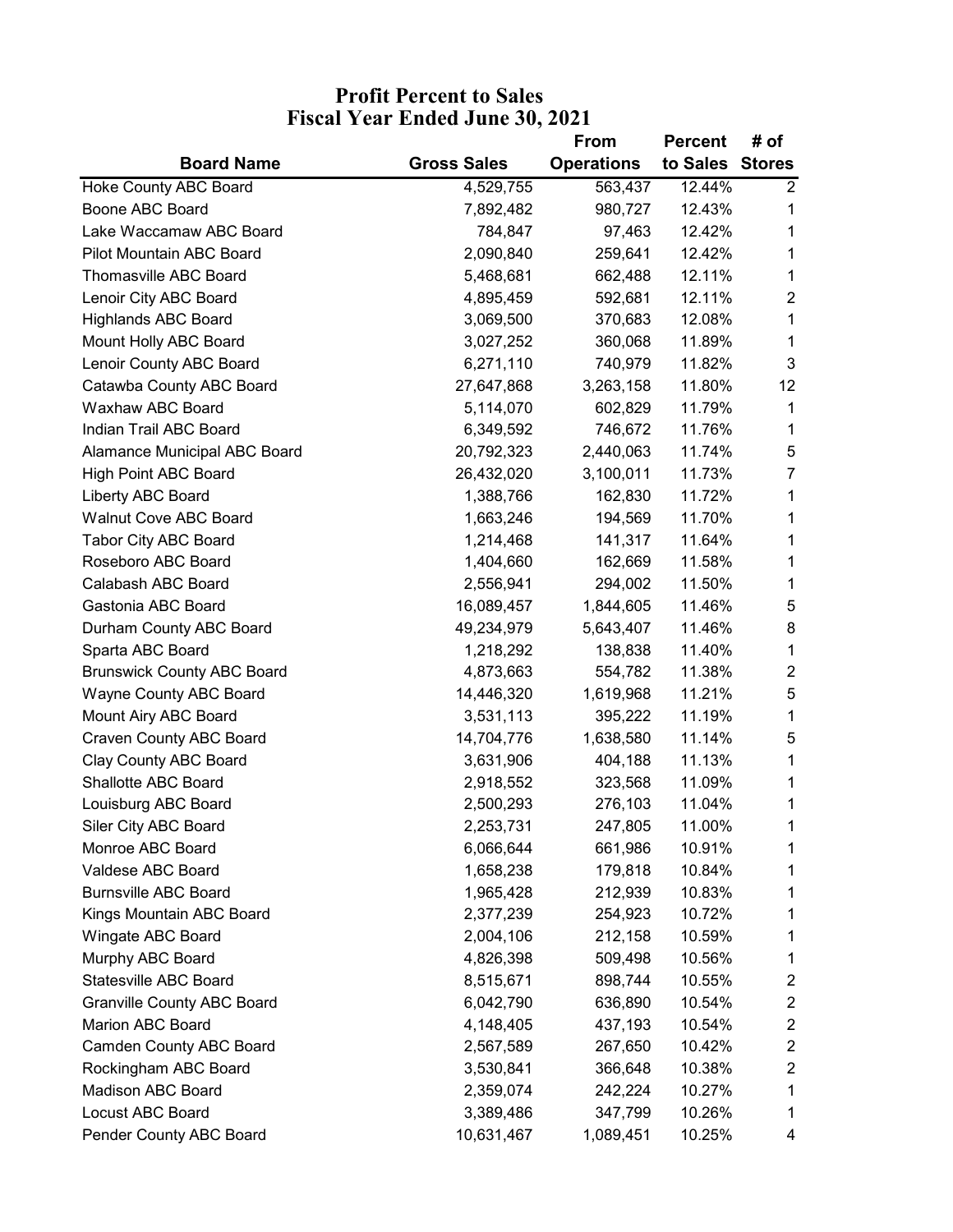## **Fiscal Year Ended June 30, 2021 Profit Percent to Sales**

|                                    |                    | From              | Percent         | # of                    |
|------------------------------------|--------------------|-------------------|-----------------|-------------------------|
| <b>Board Name</b>                  | <b>Gross Sales</b> | <b>Operations</b> | to Sales Stores |                         |
| <b>Onslow County ABC Board</b>     | 26,955,869         | 2,750,105         | 10.20%          | 6                       |
| <b>Brevard ABC Board</b>           | 5,737,527          | 581,935           | 10.14%          | $\overline{c}$          |
| Ramseur ABC Board                  | 1,188,372          | 119,957           | 10.09%          | 1                       |
| Dunn ABC Board                     | 3,443,437          | 343,094           | 9.96%           | $\overline{2}$          |
| Reidsville ABC Board               | 3,568,249          | 354,492           | 9.93%           | 1                       |
| Maggie Valley ABC Board            | 3,829,190          | 379,789           | 9.92%           | $\overline{2}$          |
| Jackson County ABC Board           | 6,573,306          | 650,843           | 9.90%           | $\overline{c}$          |
| <b>Troutman ABC Board</b>          | 2,533,081          | 248,478           | 9.81%           | 1                       |
| Saint Pauls ABC Board              | 1,880,943          | 183,581           | 9.76%           | 1                       |
| Pembroke ABC Board                 | 1,806,182          | 175,809           | 9.73%           | 1                       |
| Eden ABC Board                     | 2,617,246          | 253,232           | 9.68%           | 1                       |
| <b>Weaverville ABC Board</b>       | 4,337,302          | 419,467           | 9.67%           | 1                       |
| Warren County ABC Board            | 3,957,337          | 382,655           | 9.67%           | $\overline{2}$          |
| Spruce Pine ABC Board              | 1,838,704          | 177,567           | 9.66%           | 1                       |
| Fletcher ABC Board                 | 3,889,908          | 374,439           | 9.63%           | 1                       |
| Youngsville ABC Board              | 2,335,162          | 224,555           | 9.62%           | 1                       |
| West Jefferson ABC Board           | 2,955,073          | 282,383           | 9.56%           | 1                       |
| <b>Franklinton ABC Board</b>       | 1,980,798          | 188,204           | 9.50%           | 1                       |
| Hamlet ABC Board                   | 2,001,630          | 189,949           | 9.49%           | 1                       |
| <b>Edgecombe County ABC Board</b>  | 7,168,879          | 678,535           | 9.47%           | 5                       |
| <b>Cramerton ABC Board</b>         | 4,349,084          | 411,318           | 9.46%           | $\overline{2}$          |
| Sunset Beach ABC Board             | 2,354,086          | 222,079           | 9.43%           | 1                       |
| Laurel Park ABC Board              | 1,878,817          | 176,428           | 9.39%           | 1                       |
| Johnston County ABC Board          | 25,719,336         | 2,331,433         | 9.06%           | 9                       |
| <b>Belmont ABC Board</b>           | 4,345,825          | 391,845           | 9.02%           | 1                       |
| <b>West Columbus ABC Board</b>     | 1,112,328          | 99,855            | 8.98%           | 1                       |
| Norwood ABC Board                  | 988,732            | 88,150            | 8.92%           | 1                       |
| <b>Bunn ABC Board</b>              | 1,212,521          | 107,592           | 8.87%           | 1                       |
| <b>Wilson County ABC Board</b>     | 13,290,025         | 1,178,608         | 8.87%           | 5                       |
| Halifax County ABC Board           | 7,910,669          | 700,383           | 8.85%           | 5                       |
| Forest City ABC Board              | 3,275,708          | 287,806           | 8.79%           | 1                       |
| <b>Columbus ABC Board</b>          | 906,227            | 79,266            | 8.75%           | 1                       |
| Greene County ABC Board            | 1,466,572          | 128,262           | 8.75%           | $\overline{\mathbf{c}}$ |
| <b>Rutherfordton ABC Board</b>     | 2,018,521          | 176,526           | 8.75%           | 1                       |
| Red Springs ABC Board              | 1,423,966          | 124,191           | 8.72%           | 1                       |
| Hendersonville ABC Board           | 9,993,515          | 852,418           | 8.53%           | 3                       |
| <b>Washington County ABC Board</b> | 1,488,737          | 125,118           | 8.40%           | 1                       |
| <b>Wadesboro ABC Board</b>         | 1,964,122          | 164,718           | 8.39%           | 1                       |
| Sanford ABC Board                  | 9,268,554          | 768,410           | 8.29%           | $\overline{\mathbf{c}}$ |
| <b>Tyrrell County ABC Board</b>    | 762,173            | 63,096            | 8.28%           | 1                       |
| Northampton County ABC Board       | 1,644,766          | 135,808           | 8.26%           | 4                       |
| Chowan County ABC Board            | 2,115,300          | 174,527           | 8.25%           | 1                       |
| Rowland ABC Board                  | 423,557            | 34,793            | 8.21%           | 1                       |
| Martin County ABC Board            | 3,377,965          | 273,020           | 8.08%           | 2                       |